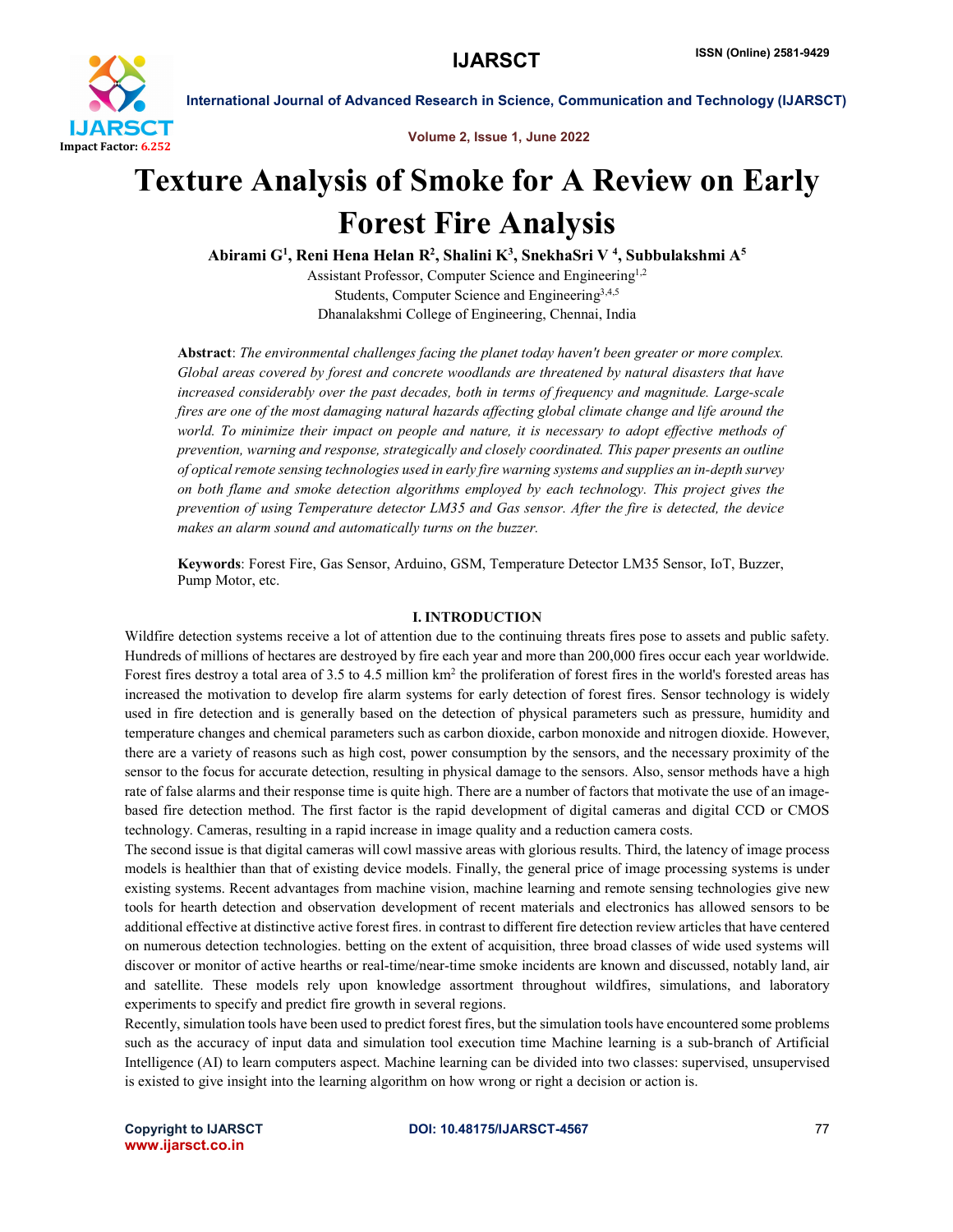

### Volume 2, Issue 1, June 2022

### II. LITERATURE REVIEW

- 1. Time-Varying modelling of Land Cover Change Dynamics Due to Forest Fires, Ayan Banerjee Seasonal versions in land cowl are normally represented the usage of a consistent frequency cosine version with time-various parameters. As frequency represents the usage of a consistent frequency cosine version represents the consistent annual flora boom cycle, the version isn't always good enough to symbolize dynamics together with unexpected adjustments withinside the flora boom cycle and locate abrupt adjustments in land cowl because of wooded area fires.
- 2. An improved Forest Fire Monitoring Algorithm with Three-Dimensional Otsu, Zhao Deng.
- Forest Fires will injury many thousands of acres of land at shockingly speedy speeds. The ground hearthplace issue's identity set of rules is that the most important step withinside the woodland hearthplace pursuit process. Most typical woodland hearthplace watching techniques use constant thresholds, ignoring heritage pixels, and have low quality rates, that would cause several problems, inclusive of pretend coverage and occasional popularity rate. This paper proposes and examines a collection of accommodative forest factor identity rules mistreatment Himawari-8 data.
- 3. Bi-Objective scheduling of Fire Engines for Fighting Forest Fires: New Optimization Approaches, Peng Wu. This paper investigates a bi-goal rescue car scheduling hassle for multi-factor wooded area fires, which goals to optimally dispatch a constrained variety of hearthplace engines to extinguish fires. The goals are to decrease the overall hearthplace-extinguishing time and the variety of dispatched hearthplace engines. For this hassle, we first broaden an integer software this is a progressed and simplified model of an present one. After exploring a few houses of hassle, let's develop a precise set of dynamic programming rules and a heuristic method for quick understanding. The goals are to decrease the overall hearthplace-extinguishing time and the variety of dispatched hearthplace engines.
- 4. Prediction of Forest Fire using Neural Network based on Extreme Learning Machines (ELM), Farhanna Mar'I To save you wooded area fires, predictions want to be made to discover regions of land which have the ability to burn primarily based totally on meteorological situations acquired from the sensor, in order that it's miles predicted to lessen the unfold of hearthplace earlier than the hearthplace spreads. Meteorological situations used on this examine to are expecting regions of land on the way to be laid low with wooded area fires are temperature, wind, humidity, and rainfall. The approach used in this study is a neural community with an ELM (Learning Machine) schooling model.

### III. IMAGE PROCESSING

Image processing is converting the font of a photograph with the intention of

- 1. Improving its illustrated statistics for human interpretation,
- 2. Render it greater appropriate for self-sustaining system perception.

We will be worried with virtual photograph processing, which entails the usage of a pc to extrude the character of a virtual photograph. It is essential to recognize that these components are separate but equally critical components of photographic processing. A process that satisfies the condition,

1. A process that increases the appearance of a photograph may be the worst process for pleasing conditions

2. Human like their photos to be sharp, clean and distinctive system select their photos to be easy and understand The intention of pre-processing is a development of the photograph information that suppresses unwilling distortions or complements a few photograph capabilities critical for similarly processing, despite the fact that geometric variations of photos (e.g., rotation, scaling, translation) are labeled amongst pre-processing strategies right here on the grounds that comparable strategies are used.

# Median Filter

The median filter out may be a nonlinear virtual filtering approach usually accustomed do away with noise. Such noise discount is a regular pre-processing step to reinforce the outcomes of post-processing (e.g., aspect detection in associate photograph). Median filtering is generally utilized in virtual photograph process because it preserves edges and eliminates noise beneath Neath certain conditions.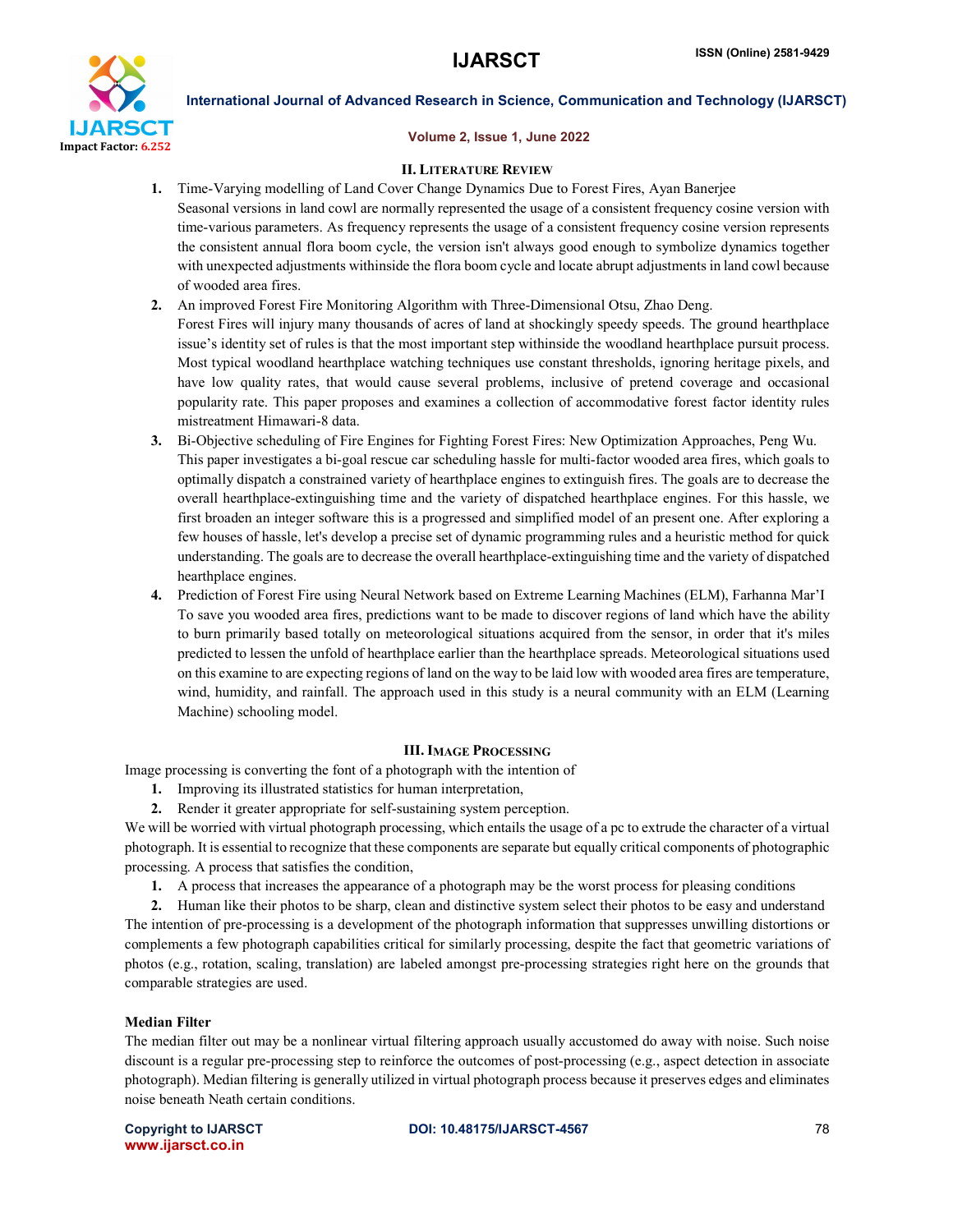

### Volume 2, Issue 1, June 2022



Figure 1: After Applying Median Filter

# Gaussian Filter

Gaussian smoothing is additionally used as a preprocessing step in portable computer vision algorithms to try and do this. Reinforce image structures at completely different scales, see scaled space illustration and scaled area implementation. MaK: thematically, applying a scientist blur to an image is that a similar as convolving image with a Gaussian function. This will also be known as the two-dimensional Weierstrass transform.



Figure 2: After Applying Gaussian Filter



IV. SYSTEM ARCHITECTURE

Copyright to IJARSCT **DOI: 10.48175/IJARSCT-4567** 79 Figure 3: Architecture Diagram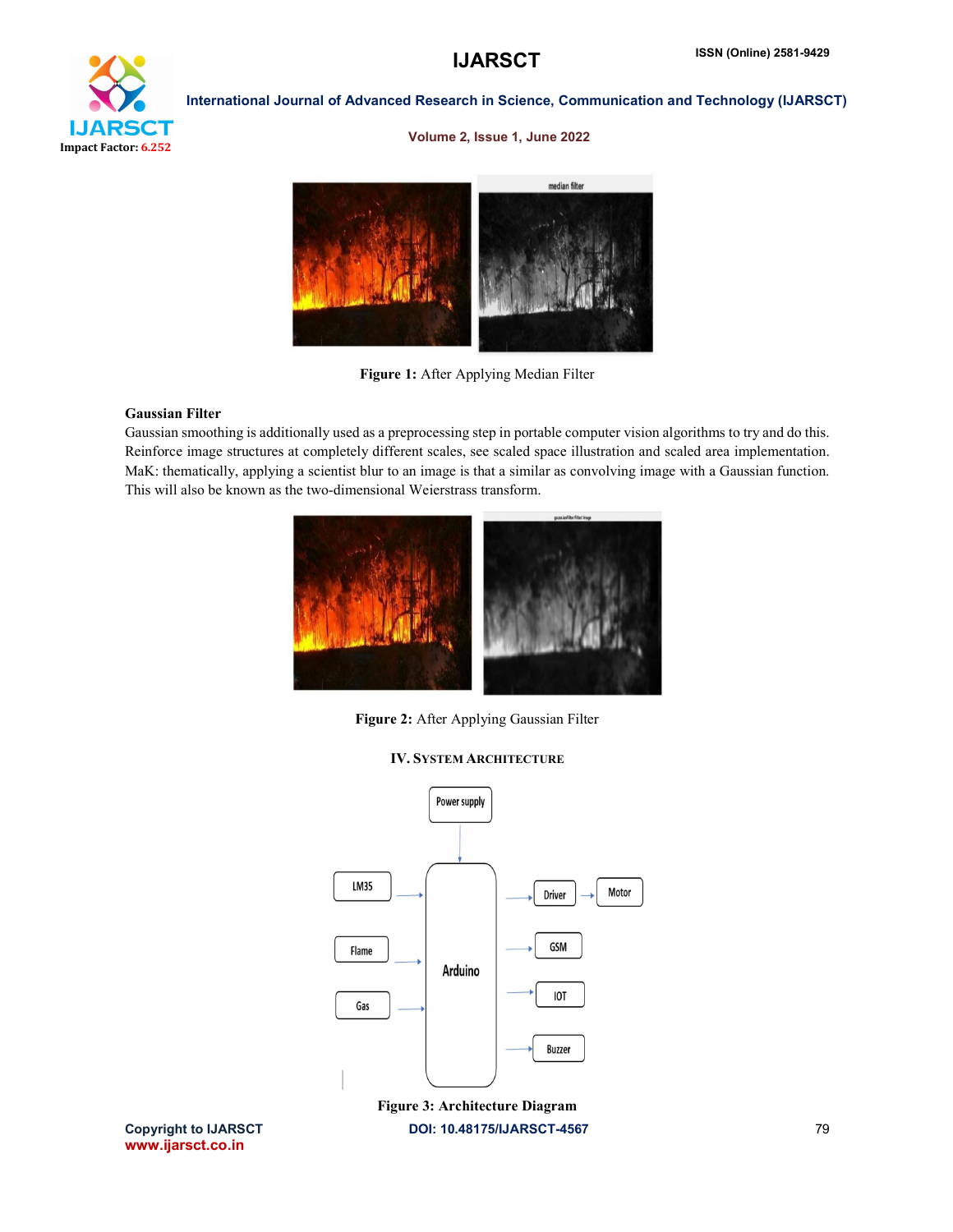

### Volume 2, Issue 1, June 2022

The Arduino was connected through fire device, gas sensor, buzzer, IoT board, GSM electronic equipment and LM35 (temperature detector). Once the fireplace has been detected, the Arduino can facilitate activate the buzzer and send a sign to the GSM to send the message to the desired mobile number, and therefore the pump motor will begin operating mechanically and water will flow to cut back the fire. The temperature detector (LM35) sends a message when it reaches the most of physicist or Celsius. Gas sensor that detects the smoke and sends the message to the amount provided. IoT stores the data that features when the fireplace was detected and therefore the time and date.

### V. METHODOLOGY

### A. Fire Detection

The Fire or Flame detector Module will defect flames within the  $760 - 1100$  micromillimetre wavelength range. little flames sort of a lighter flame will be detected at roughly 0.8m. The detection angle is roughly sixty degrees and also the sensor is especially sensitive to the flame spectrum. associate on-board LM393 op-amp is employed as a comparator to regulate the sensitivity level. The Sensor has a virtual and analogue output and sensitivity may be adjusted thru the blue potentiometer. This Flame Sensor Module is used to come across fire/flame supply or different mild resets of the wavelength with inside the variety of 760 nm – 1100 nm. It is primarily based totally at the YG1006 sensor that is a excessive pace and excessive touchy NPN silicon to infrared radiation.



Figure 4: Fire Sensor

#### B. Temperature detection

A hardware device referred to as the LM35 is employed to discover temperature in our model. If the temperature rises on the far side thirty-five degrees, it's thought-about abnormal, and also the individual isn't allowed to enter the realm wherever our system is installed.

#### LM35 Sensor

A temperature sensor could be a device that measures temperature via associate electrical signal, usually a thermocouple junction or RTD. A thermocouple (T/C) is a device created of 2 dissimilar metals that produces an electrical voltage in direct proportion to temperature variations. Associate RTD (Resistance Temperature Detector) is a rheostat that adjusts its impedance in a very precise, repeatable, and nearly linear manner in response to temperature variations.

Temperature sensor that measures temperatures outside the sensor exploitation an external diode-connected electronic transistor because the sensor (for example, on a board or on the die of a CPU). It's producing a digital output in most cases.



Figure 5: LM35 Sensor

# C. Smoke Detection

# Gas Sensor

Copyright to IJARSCT **DOI: 10.48175/IJARSCT-4567** 80 A gas detector could be a technological instrument that detects/senses a signal, a physical situation, or chemical substances. By detective work these voltages, the sensor can determine gases. this discharge within the gizmo will be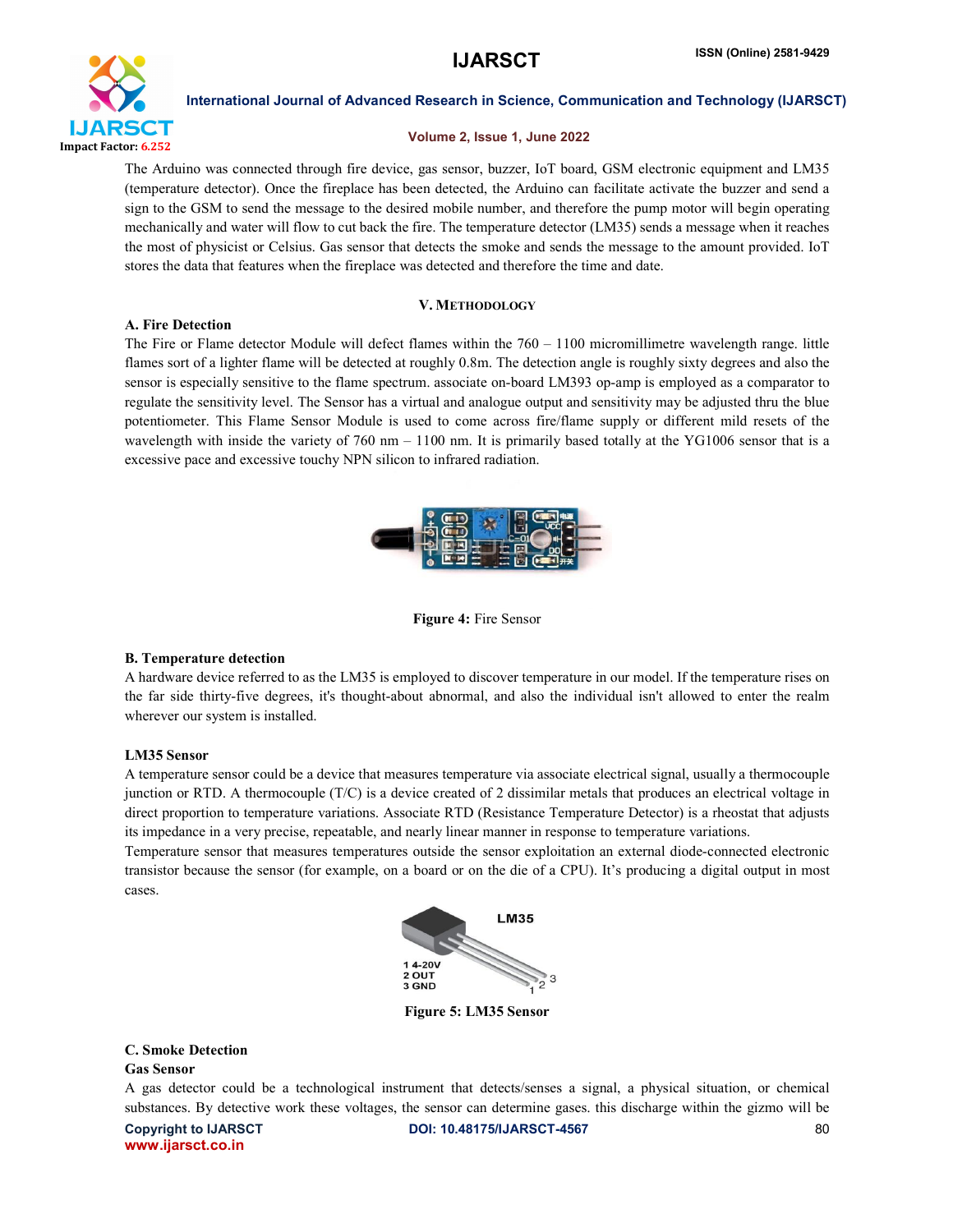

### Volume 2, Issue 1, June 2022

accustomed determine the gas concentration. The gas sensor runs on 5V DC and consumes regarding 800mW. it's a detection vary of two hundred to 10000ppm for LPG, Smoke, Alcohol, Propane, Hydrogen, Methane, and Carbon Monoxide. By sterilization the resistance of the fabric inside the sensor, the sensor provides a corresponding electric potential supported the gas concentration, which may be measured because the output voltage.



Figure 1: Gas Sensor

### D. GSM Modem

A GSM (Global System for Mobile Communication) Modem is a wi-fi modem that works with a GSM wi-fi Network. A wi-fi modem behaves like a dial-up modem. The most important distinction among them is that a dial-up modem sends and gets statistics via a hard and fast Telephone line even as modem sends and gets statistics via radio waves. A GSM modem may be an outside tool or a PC card / PCMCIA card. Typically, an outside GSM Modem is hooked up to a pc via a serial cable or USB cable. A GSM modem withinside the shape of a PC Card / PCMCIA Card is designed to be used with a computer pc.



### Figure 7: GSM Modem

Both GSM modem and dial-up modems help a not unusual place set of widespread AT instructions. You can use a GSM modem as a dial-up Modem. In addition to the same old AT instructions, GSM modems help a prolonged set of AT instructions. These prolonged AT instructions are described withinside the GSM standards. With the following

- Reading, writing and deleting SMS messages
- Sending SMS messages
- Sign strength monitoring
- Monitoring the charging fame and charger degree of the battery
- Reading, writing and looking telecall smartphone ee-e book entries. The quantity of SMS messages that may be procedures via way of means of a GSM modem in keeping with minute may be very low-best approximately six to 10 SMS messages in keeping with minute.

### E. IoT Board

The Internet of Things (IoT) is an environment in which gadgets, animals, or humans are equipped with specific element identifiers and the cap potential to switch records over a community without requiring human-human or human-pc interaction. IoT allows far-flung sensing and/or management of gadgets via the present community infrastructure, growing possibilities for extra direct integration of the bodily global into pc structures and ensuing in advanced efficiency.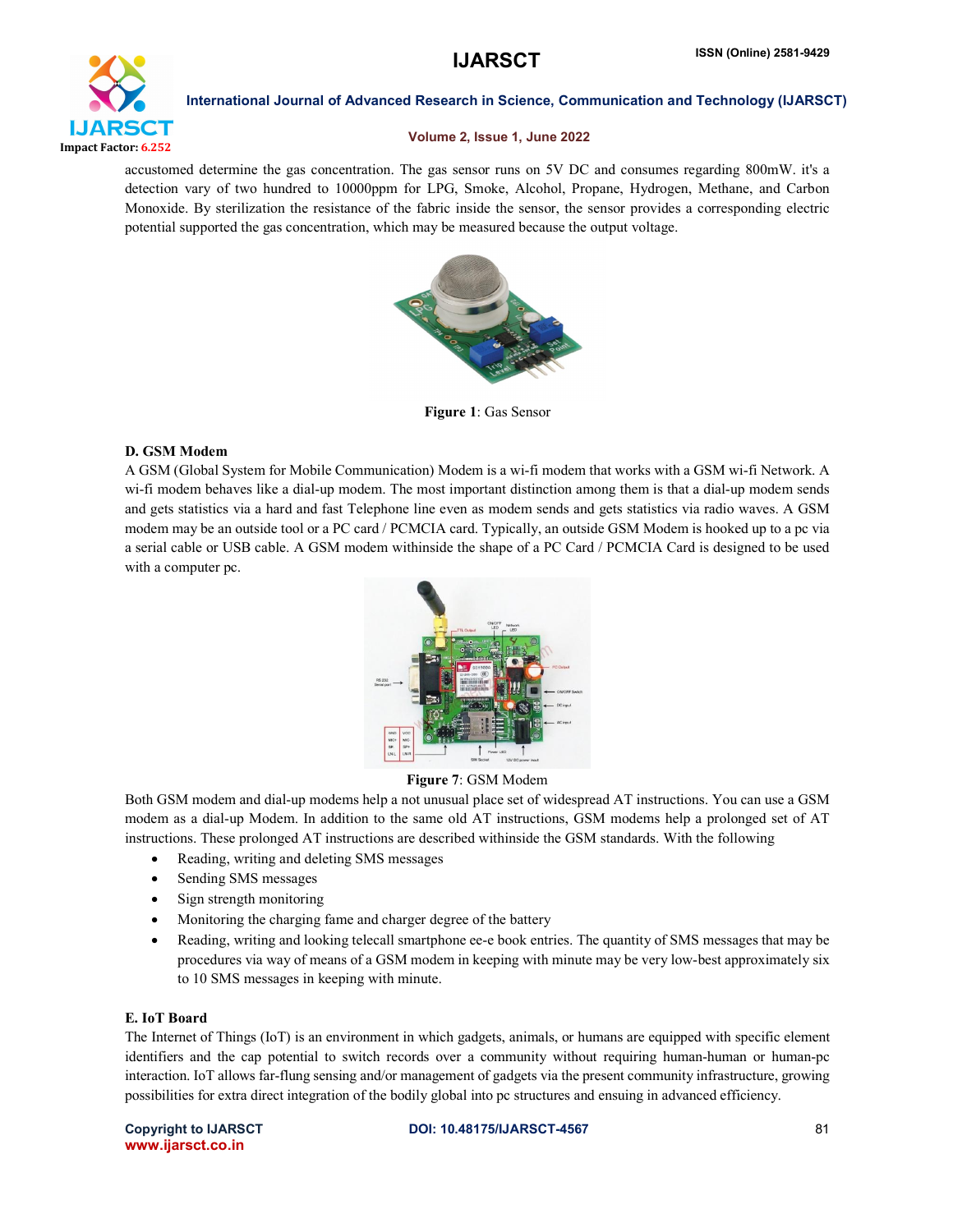

#### Volume 2, Issue 1, June 2022



Figure 8: IoT Board

#### F. Pump Motor

Micro submersible pump DC 36V Mini water pump for fountain garden Mini water circulation system DIY project. This is a low-cost, small-length submersible Pump Motor That may be operated from a 3-6 V electricity supply. It can soak up to a hundred and twenty liters according to hour with a completely low present day draw of 220mA.



Figure 9: Pump Motor Connected with Driver

#### Motor Driver

This L298 Based Motor Driver Module is a high-energy motor driving force best for riding DC vehicles and Stepper motors. It uses the famous L298 motor power chip and has an onboard 5V regulator that could power an external circuit. It can manipulate as many as four DC vehicles or 2 DC vehicles with path and pace manipulation. This motor driving force is best for robotics and mechatronics tasks and best for riding DC and stepper vehicles for micro mice, line-following robots, robot arms, etc.

#### G. Arduino (ATMega328) Microprocessor

There are 20 digital input/output pins on this board. A USB connector, a power jack, an ICSP header, and a reset button are among the features. ATmega328 microcontroller, 5 V operating voltage, 7-12 V input voltage (recommended). 6-20 V input voltage (limits), 14 digital I/O pins (of which 6 provide PWM output) 6 analogue input pins, 40 mA DC current per I/O pin, 50 Ma DC current for 3.3V pin, 32 KB flash memory, 0.5 KB consumed by a bootloader. Arduino is a programming language that allows you to create computers that can sense and control more of the physical environment than your typical desktop computer. It's an open-source physical computing platform that includes a development environment for building software for the board and a simple microcontroller board. Arduino may be used to create interactive devices that accept input from various switches or sensors and operate lights, motors, and other physical outputs.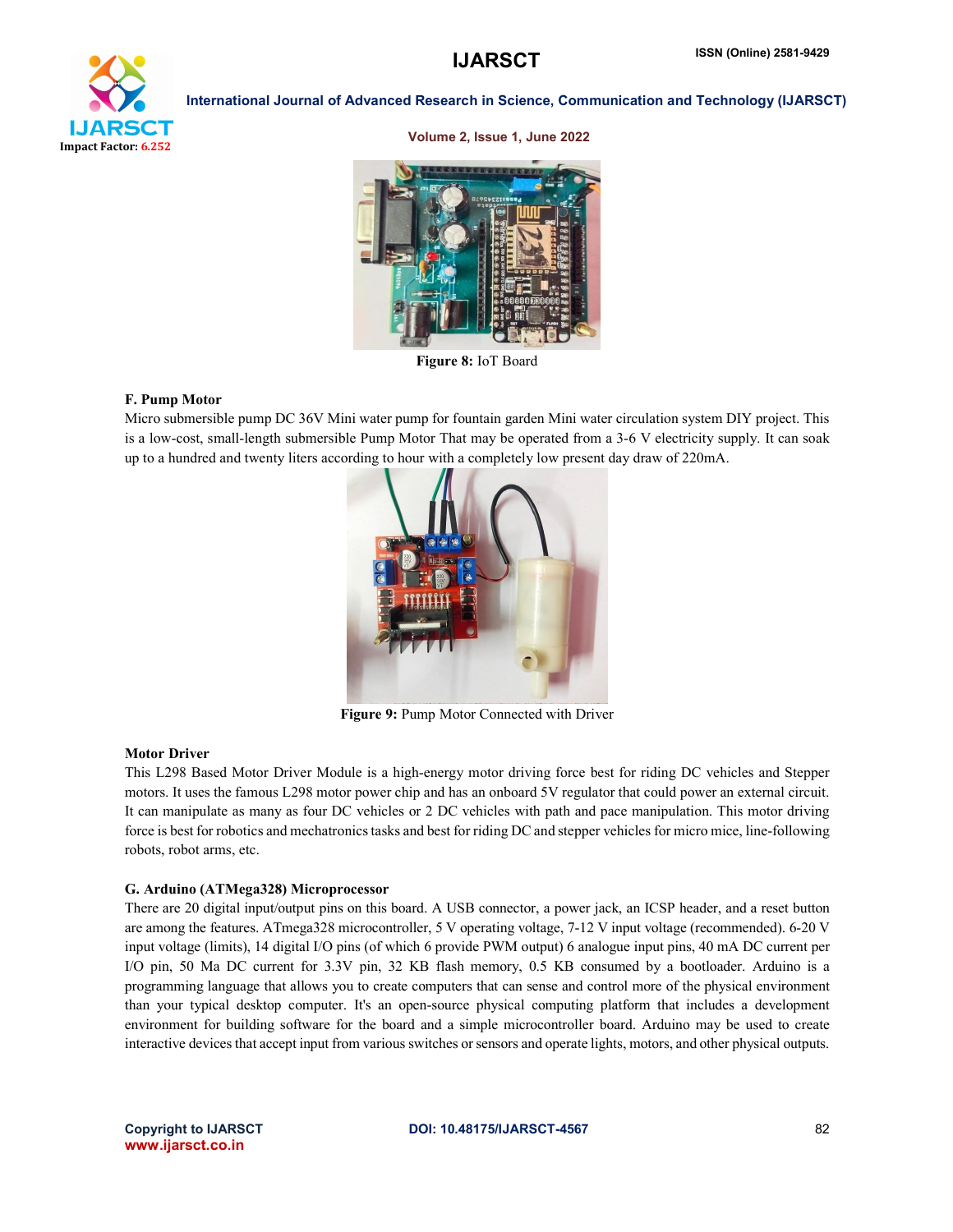



Figure 10: Arduino (ATMega328) Microprocessor

Arduino initiatives may be self-contained or talk with software program set up in your computer. Forums can be assembled by hand or pre-assembled and the open supply IDE can be downloaded for free. The Arduino programming language is primarily based totally at the Processing multimedia programming surroundings and is an implementation of Wiring, a comparable bodily computing platform. The Arduino is a system that connects all of our sensors to embedded c programming and presentations the outcomes on a buzzer.



Figure 11: Buzzer



Figure 12: Arduino Connected with All Sensors

# VI. RESULTS

# OUTPUT FOR FIRE DETECTION



Figure 13: Output for Fire Detection (Highlights the fire Detected Area)

When a hearthplace takes place withinside the segmentation process, it's been detected via way of means of its segmentation primarily based totally on colorations and generation level. The image provided suggests how focus is detected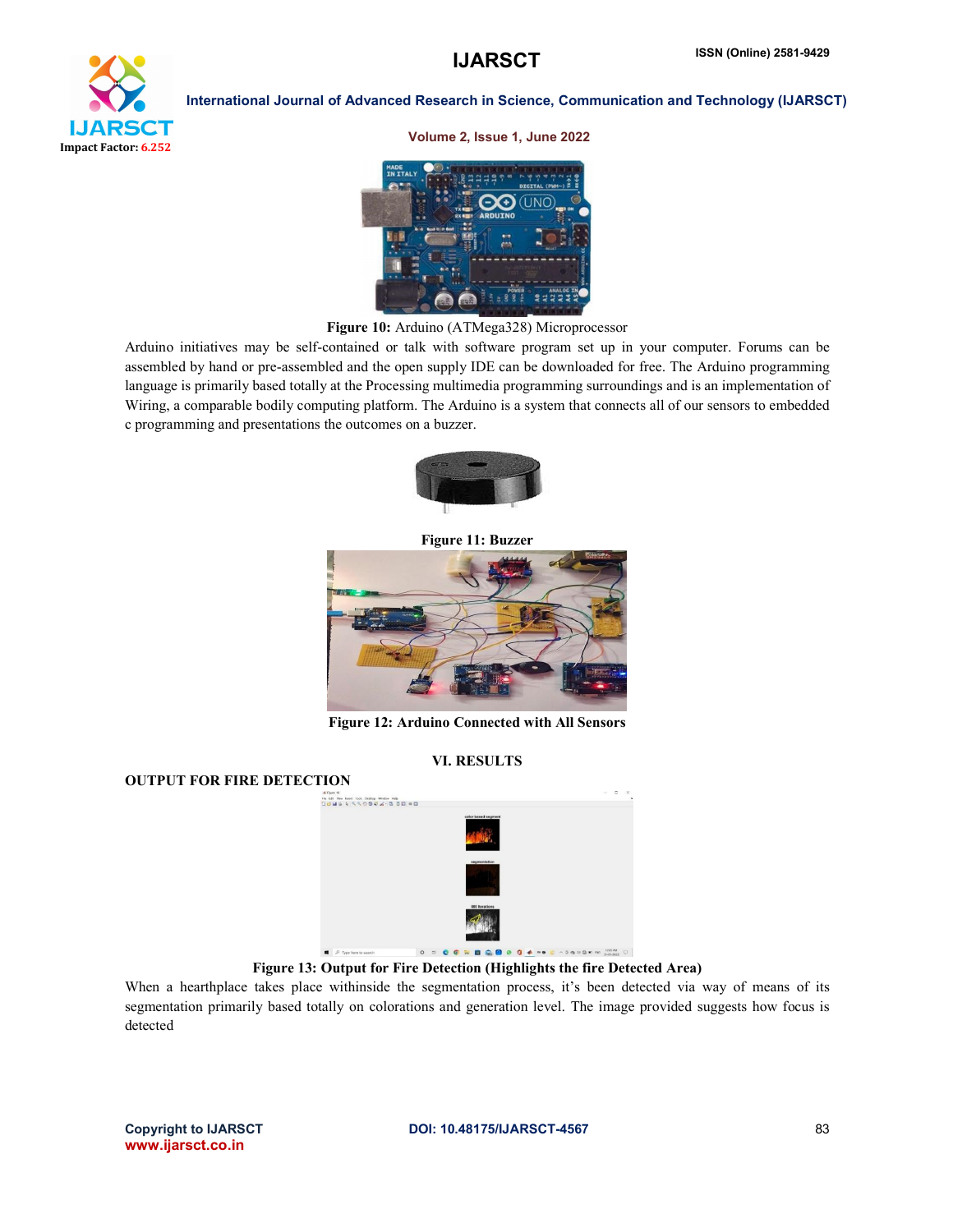

#### Volume 2, Issue 1, June 2022

OUTPUT FOR FIRE DETECTION

| <b>Buzzer and Pump motor</b><br>automatically start working | <b>Message Received</b> |                                         |      |  |
|-------------------------------------------------------------|-------------------------|-----------------------------------------|------|--|
|                                                             |                         | +919442020901                           | Edit |  |
|                                                             |                         | May 14, 7:08 PM                         |      |  |
|                                                             |                         | <b>Temperature High</b>                 |      |  |
|                                                             |                         | May 14, 7:08 PM<br><b>Fire Detected</b> |      |  |
|                                                             |                         | May 14, 7:08 PM                         |      |  |
|                                                             |                         |                                         |      |  |
|                                                             |                         |                                         |      |  |
|                                                             |                         |                                         |      |  |

Figure 14: Output for Fire Detection (Using Fire sensor)

When the fire is detected, the buzzer will start working and the pump motor will start working automatically, sending the message to the specified number

### OUTPUT FOR FIRE NOT DETECTED

| $\leftarrow$ | -919-000000              | Edit |  |
|--------------|--------------------------|------|--|
|              | May 14, 7:08 PM          |      |  |
|              | <b>Temperature High</b>  |      |  |
|              | May 14, 7:08 PM          |      |  |
|              | <b>Fire Detected</b>     |      |  |
|              | May 14, 7:08 PM          |      |  |
|              | <b>Fire Not Detected</b> |      |  |
|              |                          |      |  |
|              |                          |      |  |
|              |                          |      |  |
|              |                          |      |  |
|              |                          |      |  |
|              |                          |      |  |

Figure 15: Output for Fire Not Detection

When the hearthplace isn't detected, the buzzer and pump will now no longer begin running automatically, sending the message to the required variety that the hearthplace isn't detected.

# OUTPUT FOR TEMPERATURE DETECTION

| +918420527                                                                                                                                                                                                                     | Edit |  |
|--------------------------------------------------------------------------------------------------------------------------------------------------------------------------------------------------------------------------------|------|--|
| (Tiny 14, 6:14 P/I)<br>Temperature High                                                                                                                                                                                        |      |  |
| (Toy M. 6.14 PM)                                                                                                                                                                                                               |      |  |
| Temperature High                                                                                                                                                                                                               |      |  |
| may 14, o to mm<br>Temperature High                                                                                                                                                                                            |      |  |
| $(25, 0.000, 0.000, 0.000, 0.000, 0.000, 0.000, 0.000, 0.000, 0.000, 0.000, 0.000, 0.000, 0.000, 0.000, 0.000, 0.000, 0.000, 0.000, 0.000, 0.000, 0.000, 0.000, 0.000, 0.000, 0.000, 0.000, 0.000, 0.000, 0.000, 0.000, 0.000$ |      |  |
| Temperature High                                                                                                                                                                                                               |      |  |

Figure 16: Output for Temperature Detection

In temperature detection, the temperature detector (LM35) will send a message when it reaches the maximum of Fahrenheit or Celsius.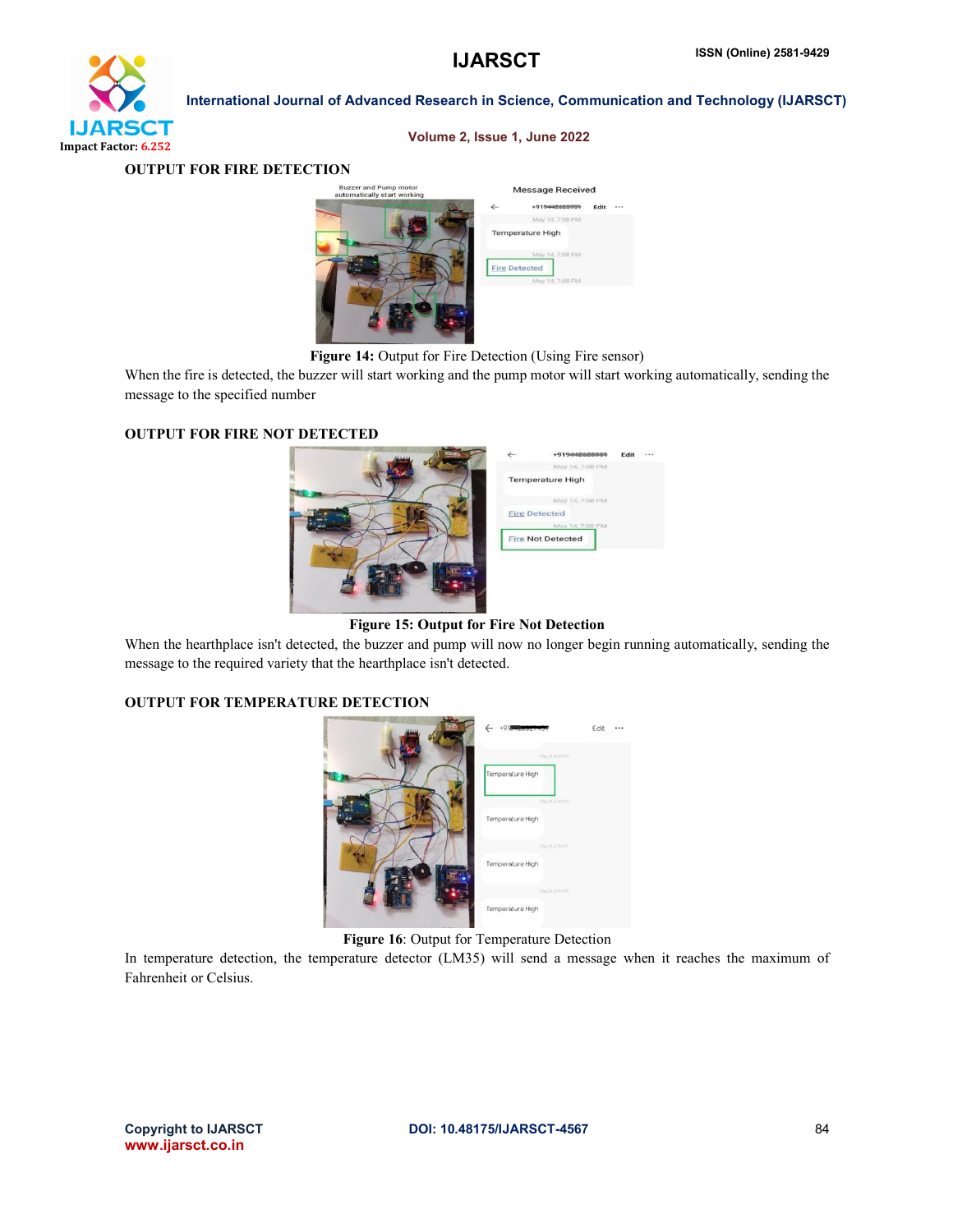

Volume 2, Issue 1, June 2022

#### OUTPUT FOR INFORMATION STORES USING IOT



Figure 17: Output for Database

Whilst the fire, temperature and fuel line become detected the message dispatched and by the point date might be saved as database the usage of IoT board. The above given photo indicates how become records saved

#### VII. CONCLUSION

To reduce the detection of forest fires, a system of emergency pumps is used in conjunction with a reservoir in the forest canopies filled with water. Their future efforts in fire/smoke detection research should focus less on real deep learning architectures/methods and more on real dataset gathering and duration process, ensuring that the dataset better represents how fires start, brood, and spread in images of natural scenes.

#### FUTURE SCOPE

We are going to construct a Fire Alarm System the usage of Arduino, LM35 Temperature sensor and GSM module. Applications of SMS primarily based totally Fire detection gadget the usage of Smoke and Temperature sensor: This assignment may be utilized in Industries, shopping malls, Office. Survey of forest hearths. The use of MATLAB rather than the conventional Arduino software program made the method much less bulky and left scope for destiny improvements. Cutting side AI analytics provide exquisite overall performance in range phrases, detection FOREST FIRE DETECTION SYSTEM (FFDS) It is nicely known, there could be big variations/boom in temperature from the everyday temperature every time wooded area hearthplace occurs. Wireless Sensor Network-primarily based totally Forest Fire Detection Systems that were carried out to start with after Satellite-primarily based totally Fire Detection Systems made out of simple Radio Frequency modules and a everyday Solar Energy Harvesting System. In out proposed method, we're aiming to stumble on the presence of fires the usage of temperature and humidity sensors. Through this assignment, you're going to construct for a completely unique hearthplace safety gadget for the Homes and business buildings. Design, set up, and renovation of the gadget. ANALYTICAL PROCEDURE, we use an Arduino Uno to test if a sensor is triggered.

#### **REFERENCES**

- [1] R. Baker, ''Forest history: International studies on socioeconomic and forest ecosystem change,'' Forest Ecol. Manage., vol. 159, no. 3, p. 293, 2002, doi: 10.1016/S0378-1127(01)00441-8
- [2] L. Shu, X. Tian, and X. Kou, ''The focus and progress on forest fire research,'' World Forestry Res., vol. 16, no. 3, pp. 37–40, 2003, doi: 10.3969/j.issn.1001-4241.2003.04.007
- [3] D. J. Rasbash, "Effects of fire on items which may have helped cause the fire," Fire Saf. J., vol. 7, no. 3, pp. 293– 294, 1984, doi: 10.1016/0379- 7112(84)90027-4.
- [4] A. Sekizawa, ''Fire risk analysis: Its validity and potential for application in fire safety,'' presented at the 8th Int. Symp. Fire Saf. Sci., Beijing, China, Sep. 2005, pp. 85–100. http://www.iafss.org/publications/fss/8/85/view/fss\_8- 85.pdf
- [5] B. M. Wotton, D. L. Martell, and K. A. Logan, ''Climate change and people-caused forest fire occurrence in Ontario,'' Climatic Change, vol. 60, pp. 275–295, Oct. 2003, doi: 10.1023/A.1026075919710.
- [6] J. Marchal, S. G. Cumming, and E. J. B. Mcintire, ''Exploiting Poisson additivity to predict fire frequency from maps of fire weather and land cover in boreal forests of Québec, Canada,'' Ecography, vol. 40, no. 1, pp. 200–209, 2017, doi: 10.1111/ecog.01849.